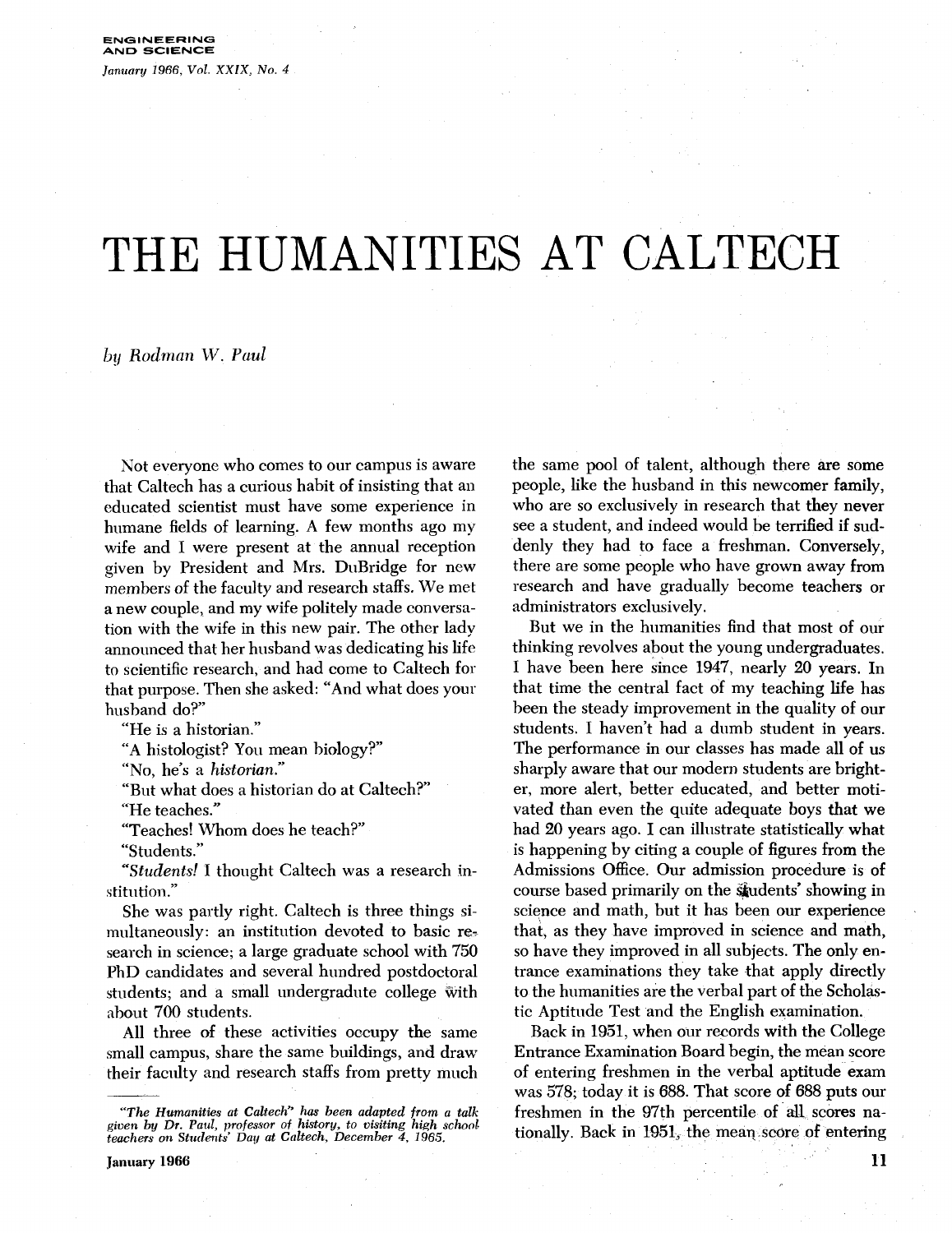freshmen in the English exam was 565; today it is 671, which puts our freshmen in the 92nd percentile of all scores nationally.

**A** study that is now in process in our Admissions Office suggests that our entering freshmen are higher in verbal aptitude than the freshmen at some of the most famous privately endowed liberal arts colleges in the country. Most of the colleges whose students have higher verbal aptitudes than ours are women's colleges or at least co-ed. I would not dare to speculate about what this means for the future of our nation.

### *The Caltech boy today*

The Caltech boy as we see him today is sincere, eager, and young. Socially he is sometimes younger than most of his chronological age group. He has disciplined his mind into an effective instrument. He writes extremely well. Although he is less sophisticated in matters of politics, literature, and social issues than the best students at good liberal arts colleges, he catches on quickly. He is fun to teach - because he is responsive and rewarding.

Because these boys are so good, they deserve the very best. Anything less would be a breach of faith with the boys themselves, and with the parents and high schools that have sent the boys here.

Since we do feel this way about our job, we have been constantly striving to improve our work in the humanities courses, including both the courses that the boys are required to take and those that they may elect. (I should perhaps explain that a boy spends between 20 and 25 percent of his time in courses offered by our division.) Statistically I can give you a rough measure of the extent of change in the humanities by comparing the Caltech catalog published in 1947, the year that brought me to Caltech, with the current catalog. In the autumn of 1947 we had a humanities faculty of 25; today we have 45. In 1947 we offered a total of 42 courses; today we offer 80. And yet our undergraduate student body has changed very little in size. The additional men and courses represent our attempt to give the student a wider choice and richer offerings.

We are an expensive division to maintain. One of the several traditions that I found here when I came was that we do nearly all our teaching in relatively small classes  $-$  the average would be about 20 students per class. Obviously, this makes for a high cost per student. Another tradition is that nearly all of our teaching is done by the regular, full-time humanities faculty. We have no teaching assistants, and only 6 of the 45 humanities teachers this year are instructors who are still doing graduate work on the side.

This means that from the moment a freshman enrolls in History 1 and English 1, he finds himself in a relatively small class that is taught by someone who knows his subject and wants to teach it. What is more, another tradition that I found when I came here was that of good teaching. As classroom performers our humanities staff has always won high marks from its student audiences. Perhaps this is why, through the years, the humanities teachers have been especially close to the students in relationships outside of the class. It is a common experience to find the boys coming to one of their humanities teachers for advice on all sorts of questions that have nothing to do with classes. Like the Ancient Mariner, the worried freshman or sophomore stoppeth his English or history teacher to talk about himself (his favorite subject), or some scheme he has dreamt up, or the war in Asia, or his shy uncertainties about girls.

Still one more tradition that I found well established when I came here in 1947 was that the core of the humanities program was literature and history, with some economics. We offered a few other courses in those days, such as philosophy and psychology, but the variety was not great once you got outside literature and history. Today we still think that literature and history are central to man's ability to understand himself, because they represent the accumulated wisdom and the accumulated esthetic sense that make up modern culture. And we have always appreciated the significance of economics.

#### *Division name change*

But we have been aware also that it is possible to study modern society by processes of formal analysis based on the social and political sciences. Most of our new courses have been created in order to give the students a chance to learn more about politics, economics, social change, and personality. On December 6 the faculty voted its approval of a recommendation to change the name of our division to the Division of the Humanities *and Social Sciences.* On January 10 the proposal was approved by the Institute's board of trustees. This change symbolizes in part what has already happened to the content of our courses, and in part what we confidently expect is going to happen during the next few years.

Let me outline very briefly the more important of these changes that have been taking place within the humanities division. All of these have been conceived, debated, and brought into actuality during the 15 years since the present chairman of the division, Hallett Smith, took office.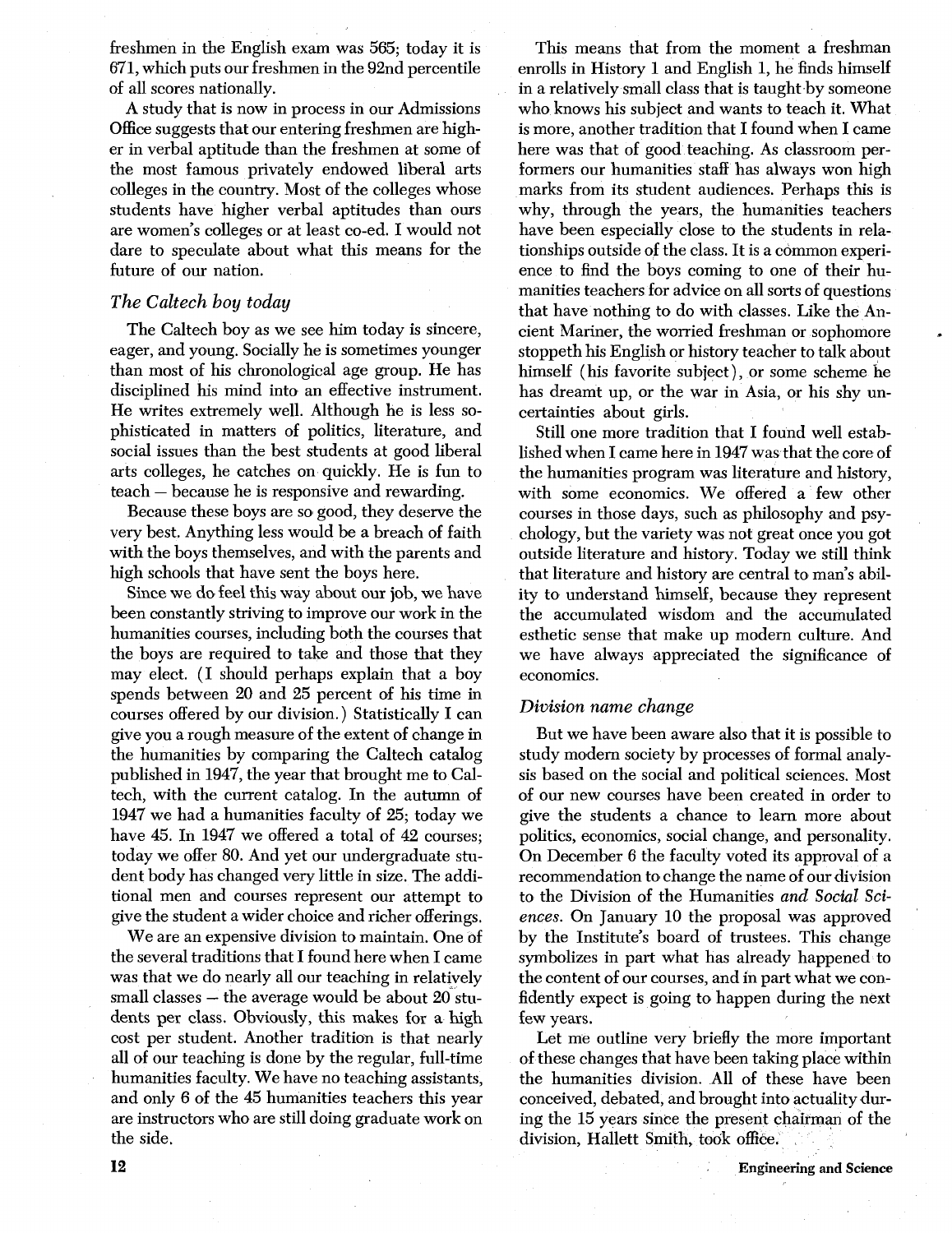The first, in point of time, has had to do with the field of public affairs. The inspiration for action here came from Caltech's senior scientists. During the Second World War, and during the crucial decisions over nuclear weapons immediately after the war, our senior scientists - such as President Du-Bridge, Charles Lauritsen, Robert Bacher, and the late Richard Tolman and H. P. Robertson - became deeply disturbed over the increasing necessity for scientists to deal with questions of broad public policy. The old cloistered atmosphere of prewar science was gone forever. Our scientists felt that the education we offered our science students should be enlarged to include both formal instruction in public affairs and chances for voluntary participation in discussion groups, seminars, and research projects dealing with this vast area of governmental policy and public problems.

Today all of our seniors attend a formal lecture once a week on some major aspect of public affairs. This is a required course. In recent years the stress in it has been on foreign policy. On an elective basis, any upperclassman can enroll in courses that deal with such subjects as arms control and military security, American foreign policy, modern warfare, contemporary Africa, southeast Asia (including India and Pakistan), and the Russian economy. Outside of class any student can go to our admirable Public Affairs Room, where he will find daily newspapers and magazines from all over the world, current documents of particular importance, and carefully arranged visual exhibits that are timed to coincide with, and reinforce, the lectures in our required course in public affairs. Thanks to a grant from the Carnegie Corporation, distinguished visitors are constantly being brought to the campus to give lectures and hold seminars on big questions that concern our nation or some foreign country.

### *A start on the social sciences*

In providing opportunities for bright young men to mature in fields related to public affairs, we have gone far. I don't think anyone could complain about the intellectual diet now available in that sector. In the social sciences, on the other hand, we are only just well started. Recently we have added an anthropologist, a cultural geographer, and another economist. At the moment we are in the market for a political scientist, and we will probably seek still another economist, more political scientists, another psychologist, and another anthropologist or a sociologist.

We are tending to link up our developing efforts in the social sciences with our recently established work in public affairs. Thus, our cultural geographer and our anthropologist are both African specialists, and we expect to specify that some of the additional social scientists likewise have their geographical specialty in Africa, so that we can focus our strength instead of scattering it thinly.

# *Experiments with the fine arts*

All this talk of public policy and social science does not mean that we are forgetting our original dedication to fields that are more clearly "humane." Let me cite our modest but very fruitful experiments with music and the fine arts. In both instances we face the very practical problem that there isn't room in the course schedule for much formal instruction in those two fields, however much we may wish to the contrary. Accordingly, we have worked out a combination of formal courses and voluntary participation. The cultural resources of the Pasadena area are such that we have succeeded in borrowing the part-time services of an excellent teacher of music and an equally good man in fine arts. Each of these offers a course and is winning an enthusiastic response from a small group of students. But beyond that we put up, in the humanities building, small traveling art exhibits that are open to all who wish to see them. We have a regular concert series in the humanities building, mostly of chamber music, and there are big concerts of all kinds in the handsome new Beckman Auditorium. In addition, we have a large record collection in the humanities library. Any boy can check out records just as he checks out books. Finally, there is a "musicale" room in which good listening equipment is available for any boy who doesn't own his own.

In the field of music, the student response has been great. There seems to be a definite correlation between possession of a scientific or mathematical mind and enthusiasm for music. This has been reinforced very strongly by the current craze for hifi equipment. Even boys on scholarships seem to find the money to buy parts for hi-fi sets. Even the boys who are in academic difficulty seem to find time to assemble the hi-fi sets. Each designs and builds his own set and is fully convinced of the superiority of his machine over that of any of his neighbors. The worst of it is that they turn up their equipment full blast in order to drown out competition. Mozart competes with classical New Orleans jazz.

Less of a novelty, but at least as important, has been our determination to strengthen those three fields that traditionally have formed the central concern of the humanities division: namely, literature, history, and economics. After months of de